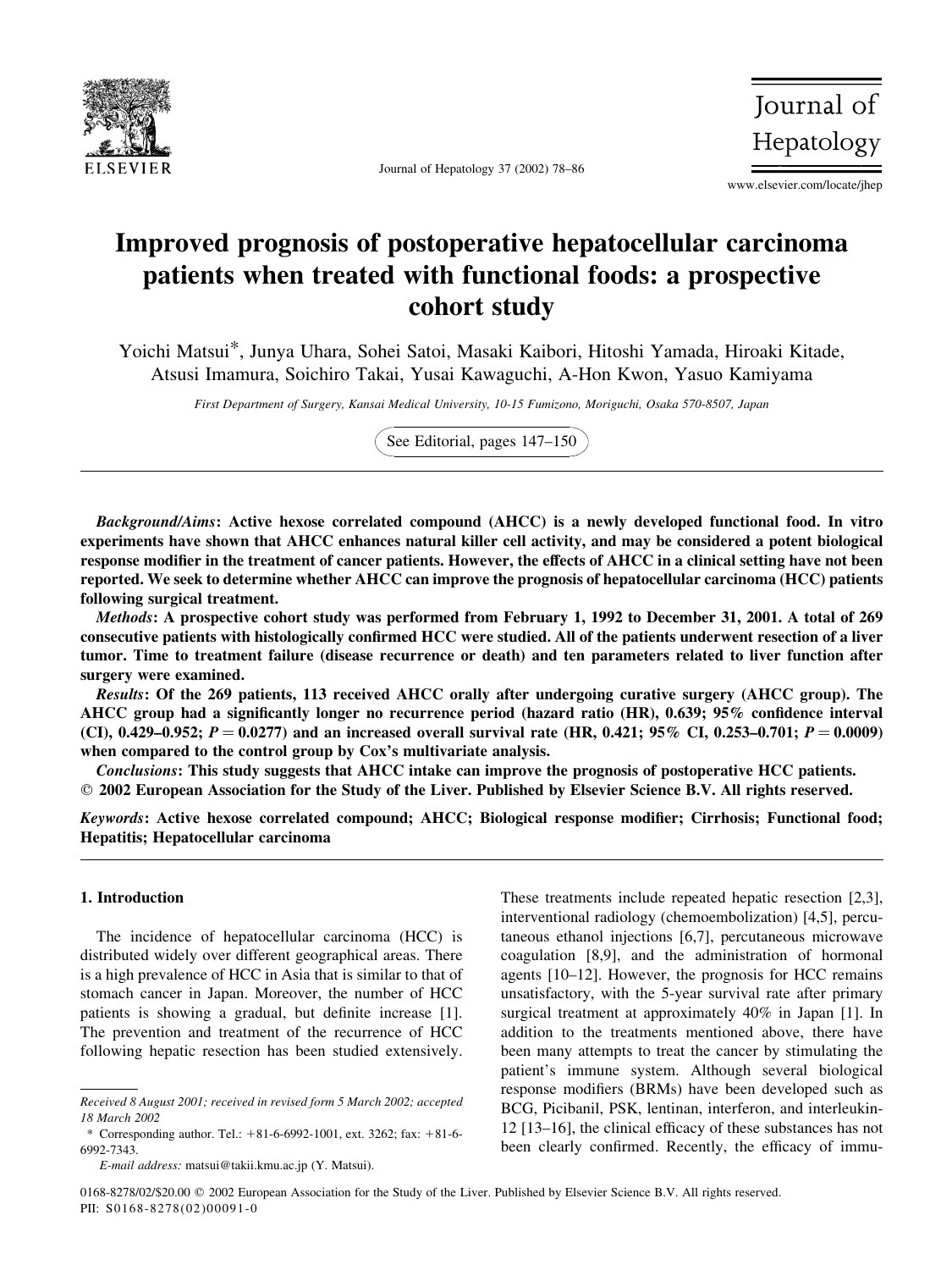notherapy in suppressing the postsurgical recurrence of HCC was reported as a clinical trial [17].

Active hexose correlated compound (AHCC) is a functional food [18,19] developed by the Amino Up Chemical Co. Ltd (Sapporo, Japan) in 1989. A food is considered functional if it is satisfactorily demonstrated to affect beneficially one or more target functions in the body, in a way that is beyond adequate nutritional effects and is relevant to either the state of well-being and health or the reduction of the risk of a disease [20]. The AHCC is an extract of Basidiomycotina, which is obtained through the hybridization of several types of mushrooms [21]. Ghoneum et al. reported that AHCC enhances the natural killer (NK) cell activity of cancer patients, and may be considered a potent BRM in the treatment of cancer patients [22]. It has been suggested that NK cell activity may be associated with cancer incidence [23]. Furthermore, AHCC has been reported to reduce the metastasis rate of rat mammary adenocarcinomas [21], to increase detoxification enzymes in the liver, to protect the liver from  $CCl_4$ -induced liver injury [24], and to prevent diabetes induced by streptozotocin [25] in animal models. However, there have been no reports on the effects of AHCC in a clinical setting.

This study was initiated to evaluate the effects of AHCC, as an orally administered BRM, on the prognosis of patients with HCC following surgical treatment.

# 2. Patients and methods

To determine whether AHCC can improve the prognosis of HCC patients following surgical treatment, a prospective cohort study was performed. All consecutive patients with HCC who underwent surgical treatment from February 1, 1992 to October 31, 2001 at the First Department of Surgery, Kansai Medical University, Osaka, Japan were included in this study, if they met the following criteria: (1) the patient had undergone a curative resection of their liver tumor at our Department and (2) the presence of histologically proven HCC in their resected liver specimen was demonstrated. The therapeutic options were offered to all of the patients during their hospitalization. The enrolled patients were addressed to each arm of the study based on their choice of the therapeutic options, and were trusted with the self-administration of AHCC. If the patient selected the AHCC ingestion, they began ingesting AHCC at 3.0 g/day from the date of their discharge. The primary endpoint was survival and the secondary endpoint was a no recurrence period. In addition, ten biochemical parameters were examined yearly to evaluate the liver function until death or the end of the observation period (December 31, 2001). These parameters include the serum levels of aspartate transaminase activity (AST), alanine transaminase activity, alkaline phosphatase activity,  $\gamma$ -glutamyltransferase activity (GGT), total bilirubin, albumin, cholinesterase activity, platelet count, afetoprotein, and protein induced by vitamin K absence (PIVKA II).

Randomization was not performed in this study, and a placebo was not used for the controls. The study protocol conformed to the ethical guidelines of our institute and was approved by the institutional review committee. AHCC was generously provided by the Amino Up Chemical Co. Ltd, and was developed by extraction from a cultured broth of Basidiomycotina.

# 2.1. Patients

By October 31, 2001, a total of 269 patients underwent surgical treatment for HCC. Of these 269 patients, a total of 47 cases were excluded as follows: 28 cases of non-curative resection, four cases of operative death, seven cases of hospital death, one case with a mental disorder, one case with primary biliary cirrhosis, one case with a histologically proven combined type of HCC and cholangiocellular carcinoma, and five cases that withdrew from follow-up just after discharge. As a result, the remaining 222 patients were enrolled in this study and were observed either until death or until the last follow-up date (December 31, 2001) for the living patients. Of these 222 patients, 113 were given AHCC (3.0 g/day) orally after undergoing surgery, in accordance with the preferences of the patient (AHCC group). The administration of AHCC continued until death or to the last follow-up date for the living patients. The remaining 109 patients were monitored after the hepatectomy, but were not given AHCC (control group). The no recurrence rate and the overall survival of the patients in the AHCC group were compared to that of the control group.

The aim of this study was explained to all of the approved patients in advance, and informed consent was obtained. All of the patients were trusted with their choice of AHCC ingestion, following the informed consent. Therefore, the patients were enrolled in either the AHCC group or the control group entirely according to their preferences. Although not a controlled study, we obtained a similar number of patients in each group with the same clinical and pathological characteristics according to the preferences of the patients. In the early years of the study, a few more patients preferred the control group than the AHCC group. However, the number of patients who preferred the functional food gradually increased. Eventually, approximately half of the patients preferred the functional food at the end of the study period of 9 years and 11 months. This change in preference resulted in the difference of the median follow-up period between the two groups shown in Section 3.

#### 2.2. Follow-up

Perioperative clinical parameters such as the patient characteristics, preoperative liver function data, operative factors, and tumor characteristics were compared between the AHCC and control groups. Cirrhotic status was histopathologically determined in non-cancerous liver tissues according to the New Inuyama Classification [26]. The staging system used followed the General Rules for the Clinical and Pathological Study of Primary Liver Cancer by the Liver Cancer Study Group of Japan [27], which is commonly used in Japan. The overall survival, defined as the interval between the date of surgery and the date of death or the last follow-up information for the living patients, was also evaluated. The most common cause of death was cancer, but liver failure and variceal bleeding were included among the causes of death. The no recurrence rate was also evaluated, and was defined as the interval between the date of surgery to the date that a diagnosis of recurrence was confirmed by a positive sonogram, computed tomography, magnetic resonance imaging, or hepatic angiography. The no recurrence rate was calculated after censoring the patients who had not shown a recurrence at the time of death.

All patients were given follow-up examinations with routine liver biochemical tests. Every 3 months, biochemical tests were performed at the central hospital laboratory. A liver ultrasound was also performed every 3 months. In addition, computed tomography and/or magnetic resonance imaging were performed every 6 months. Finally, an angiographic examination was performed after admission when a recurrence was suspected. Once an intrahepatic recurrence had been confirmed, patients in both groups generally received transarterial chemo-embolization (TACE), whereas some patients with recurrence underwent alternative treatments (Table 1). Patients without recurrence were not treated with any other drugs for cancer during follow-up.

#### 2.3. Statistical analysis

In order to evaluate the homogeneity of the treatment vs. control groups with respect to perioperative clinical factors, data was analyzed using the chi-square test or Mann–Whitney U-test to compare differences between two series. A two-way analysis of variance with Scheffé's F-test was used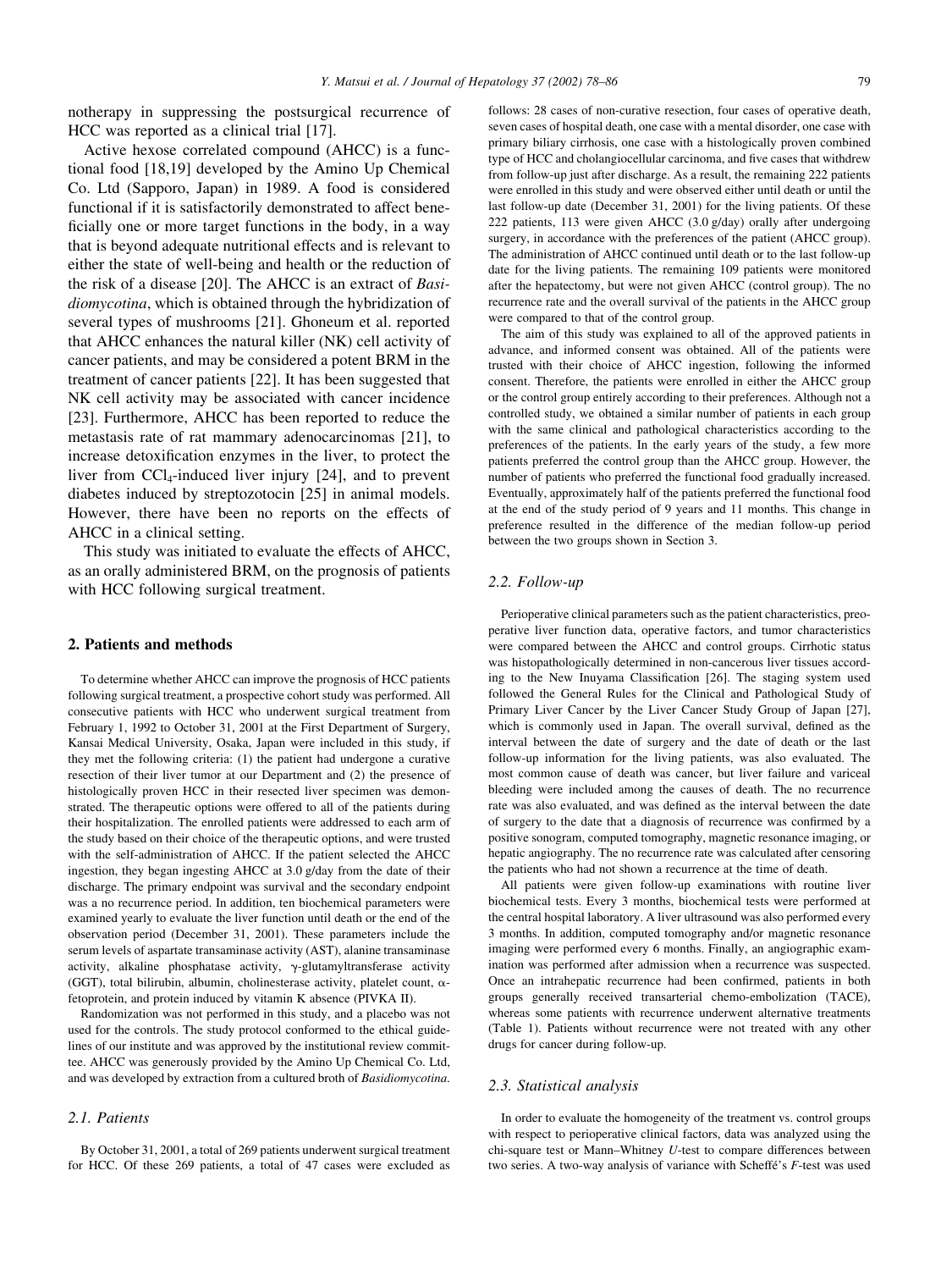# Table 1 Clinical background of patients treated with AHCC and controls<sup>a</sup>

|                                          | AHCC group             | Control group          | $\boldsymbol{P}$   |  |
|------------------------------------------|------------------------|------------------------|--------------------|--|
| Patient characteristics                  |                        |                        |                    |  |
| Age (years)                              | $65(59-70)$            | $63(57-68)$            | 0.134              |  |
| Gender (male/female)                     | 81/25                  | 87/15                  | 0.148              |  |
| Cirrhosis (yes/no)                       | 49/57                  | 38/64                  | 0.242              |  |
| Child classification (A/B)               | 73/33                  | 77/25                  | 0.363              |  |
| Alcohol intake (yes/no)                  | 46/60                  | 47/55                  | 0.803              |  |
| Esophageal varices (yes/no)              | 28/52                  | 22/53                  | 0.119              |  |
| Hepatitis viral infection                |                        |                        |                    |  |
| Type B/type C/none                       | 32/85/12               | 26/84/10               | 0.785              |  |
| Preoperative TACE (yes/no)               | 46/59                  | 45/55                  | 0.975              |  |
| Previous or concurrent                   |                        |                        |                    |  |
| malignancy (yes/no)                      | 9/97                   | 10/92                  | 0.930              |  |
| Treatment for recurrence                 | 35/4                   | 57/13                  | 0.382              |  |
| (yes/no)                                 |                        |                        |                    |  |
| <b>TACE</b>                              | 35                     | 50                     |                    |  |
| <b>PEIT</b>                              | $\mathbf{1}$           | 3                      |                    |  |
| <b>PMCT</b>                              | $\boldsymbol{0}$       | 6                      |                    |  |
| Re-resection                             | 1                      | 6                      |                    |  |
| Systemic chemotherapy                    | 1                      | $\mathbf{1}$           |                    |  |
| Irradiation                              | 3                      | $\mathbf{1}$           |                    |  |
| Cause of death                           |                        |                        |                    |  |
| Recurrence/non-recurrence                | 21/2                   | 47/4                   | 0.999              |  |
| Preoperative liver function data         |                        |                        |                    |  |
| Albumin (g/l)                            | $37(34-40)$            | 39 (36–41)             | $0.012^{b}$        |  |
| Total bilirubin (mg/dl)                  | $0.8(0.6-1.1)$         | $0.8(0.6-1.1)$         | 0.578              |  |
| Cholinesterase (U/l)                     | 3721 (3034-4371)       | 3787 (2824-4851)       | 0.808              |  |
| Aspartate transaminase (U/l)             | $45(31-63)$            | 44 (32–61)             | 0.835              |  |
| Alanine transaminase (U/l)               | 47 (28–72)             | 43 (26–62)             | 0.386              |  |
| Alkaline phosphatase (U/l)               | 243 (183–314)          | 218 (165–300)          | 0.966              |  |
| γ-glutamyltransferase (U/l)              | $61(33-95)$            | 53 (34–87)             | 0.875              |  |
| Platelet count ( $\times 10^9$ /l)       | $115(91-166)$          | 138 (100-190)          | 0.012 <sup>b</sup> |  |
| Prothrombin time (%)                     | $90(82-96)$            | $90(82-100)$           | 0.505              |  |
| Hepaplastin test $(\%)$                  | $83(73-96)$            | 87 (74–98)             | 0.349              |  |
| Antithrombin III (%)                     | 79 (70–87)             | $81(69-92)$            | 0.625              |  |
| ICG $R$ 15 min $(\%)$                    | $16.8(12.2-23.3)$      | $15.8(10.6-21.0)$      | 0.100              |  |
| ICG $K$ value                            | $0.122(0.096 - 0.147)$ | $0.121(0.103 - 0.150)$ | 0.398              |  |
| Redox tolerance index                    | $0.478(0.250 - 0.880)$ | $0.425(0.185-0.836)$   | 0.576              |  |
| <sup>99m</sup> Tc-GSA liver scintigraphy | $0.393(0.330 - 0.507)$ | $0.422(0.284 - 0.500)$ | 0.717              |  |
| $R_{\rm max}$                            |                        |                        |                    |  |
| Operative data<br>Resected liver volume  |                        |                        | 0.719              |  |
| Sub-segmentectomy or less                | 65                     | 57                     |                    |  |
| More than sub-                           | 28                     | 30                     |                    |  |
| segmentectomy, less than                 |                        |                        |                    |  |
| lobectomy                                |                        |                        |                    |  |
| Lobectomy or more                        | 13                     | 15                     |                    |  |
| Total blood loss (ml)                    | $1006(475 - 1593)$     | 920 (420-1710)         | 0.635              |  |
| Blood transfusion (yes/no)               | 51/55                  | 52/50                  | 0.784              |  |
| Operation length (min)                   | 270 (205-340)          | 263 (200-345)          | 0.600              |  |
| Postoperative complications<br>(yes/no)  | 28/78                  | 23/79                  | 0.627              |  |
| Postoperative hospital stay<br>(days)    | $22(17-34)$            | 24 (18–32)             | 0.431              |  |
| Tumor characteristics                    |                        |                        |                    |  |
| Tumor diameter (cm)                      | $3.0(2.0-4.5)$         | $3.1(2.2-5.0)$         | 0.411              |  |
| Number of nodules (single/two            | 81/25                  | 76/26                  | 0.874              |  |
| or more)                                 |                        |                        |                    |  |
| Differentiation (well/moderate/<br>poor) | 12/72/19               | 9/66/22                | 0.694              |  |
| Capsule (yes/no)                         | 89/17                  | 83/16                  | 0.981              |  |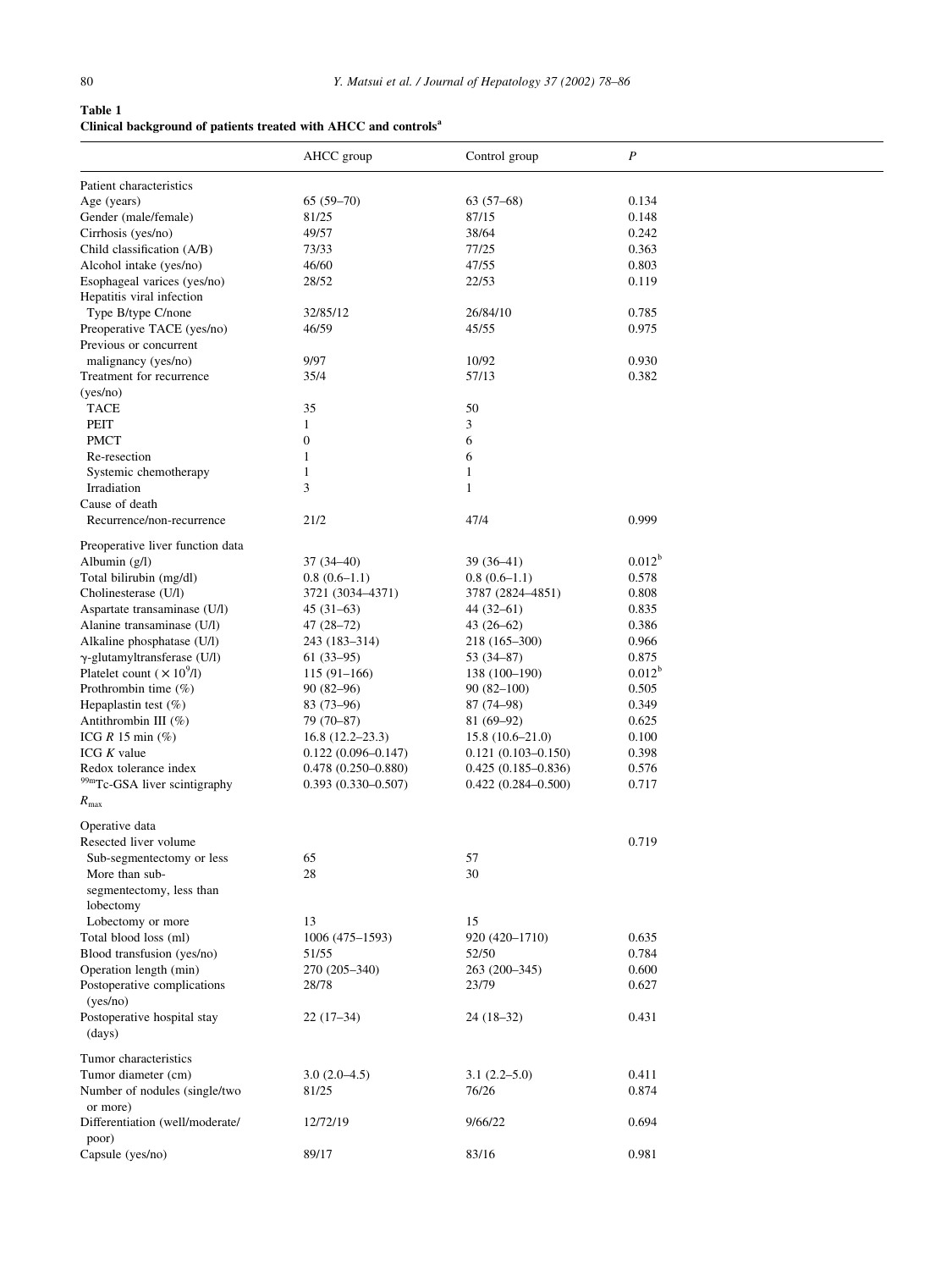#### Table 1 (continued)

|                                 | AHCC group | Control group | D     |
|---------------------------------|------------|---------------|-------|
| Portal vein thrombosis (yes/no) | 5/101      | 3/99          | 0.760 |
| Stage $(I/II/III/IVA)^c$        | 24/49/26/7 | 20/50/21/11   | 0.633 |
| Basal $\alpha$ -fetoprotein     |            |               |       |
| (Less than $100 \mu g/l/m$ ore) | 65/41      | 61/40         | 0.999 |
| <b>Basal PIVKA II</b>           |            |               |       |
| (Less than 100 AU/l/more)       | 44/54      | 43/55         | 0.999 |

<sup>a</sup> AHCC, active hexose correlated compound; TACE, transarterial chemoembolization; PEIT, percutaneous ethanol injection therapy; PMCT, percutaneous microwave coagulation therapy; ICG, indocyanine green; GSA, galactosyl human serum albumin; PIVKA, protein induced by vitamin K absence. Significant.

<sup>c</sup> The Stage was defined according to the General Rules for the Clinical and Pathological Study of Primary Liver Cancer by the Liver Cancer Study Group of Japan. The data are expressed as a median (interquartile interval).

to compare the postoperative course of the laboratory data between the two groups.

The no recurrence curves and the overall survival curves were plotted by the Kaplan–Meier method, and log–rank tests were also performed. The time-fixed Cox's proportional hazard model was used to estimate the effects of AHCC on the no recurrence rate and the overall survival. For univariate screening purposes, of the 40 potential risk factors shown in Table 1, the treatment for recurrence and the cause of death were excluded and the remaining 38 factors were examined univariately by the Cox's model, because these two variables were time-dependent factors. These 38 variables were all categorized as binary. Cirrhotic status was dichotomized into two categorical data group: with histopathologically confirmed cirrhosis or without histopathologically confirmed cirrhosis. The staging system [27] was divided into two categorical groups: I/II and III/IVA. The resected liver volume was divided into two categorical groups: sub-segmentectomy or less and more than sub-segmentectomy. Since the median of the amount of alcohol intake was 0 g/day of ethanol, the amount of alcohol intake was dichotomized into two groups: patients with a drinking habit and those without. The number of nodules was separated into two categorical data: single or not. The levels of tumor markers ( $\alpha$ -fetoprotein and PIVKA II) that were highly skewed were divided into two categorical groups at 100 mg/l and 100 AU/l, respectively, which were clinically relevant. Other continuous variables were dichotomized into two groups at their overall median. All factors found to be significantly associated univariately with survival were included in the multivariate Cox's analysis with a stepwise method. The assumption of the proportional hazards was checked using the log–log plotting method and the parallel lines between the two groups were confirmed. A P-value of less than 0.05 was considered to be statistically significant.

# 3. Results

The use of AHCC showed no side effects. Only three patients in the AHCC group refused to continue the use of AHCC during the study due to slight nausea. These three cases were censored at that time. Some cases had minor complaints of difficulty in swallowing the AHCC due to the granular type of its material. However, these patients did not stop the treatment. Four patients in the control group began to take AHCC during the observation period because they chose to take AHCC. These four cases were censored at that time.

Table 1 demonstrates the similar clinical backgrounds of the patients between the two treatment groups. The albumin levels and the platelet count were significantly different

between the two groups preoperatively. However, the differences were disadvantageous to the AHCC group. Most patients were diagnosed with an underlying viral hepatitis or cirrhosis, but they also had well-compensated liver function. No patients had ascites preoperatively.

#### 3.1. No recurrence rate and overall survival

By December 31, 2001, 39 (34.5%) patients had recurrences of HCC in the AHCC group, while 72 (66.1%) had recurrences in the control group. The results suggest that the use of AHCC had a significant effect ( $P = 0.0335$ , log–rank test) on the no recurrence rate (Fig. 1A). Only 23 (20.4%) patients had died in the AHCC group by the end of the followup period, whereas 51 (46.8%) had died in the control group at the end of the follow-up period. The causes of death were 91.3% recurrence in the AHCC group and 92.2% in the control group. Patient survival was significantly higher  $(P = 0.0032, \text{log-rank test})$  in the AHCC group (Fig. 1B). The follow-up period ranged from 2 to 108 months in the AHCC group, and from 2 to 117 months in the control group. The median follow-up period was 28 months in the AHCC group and 30 months in the control group.

Time-fixed Cox's univariate analysis was performed using all of the 38 variables mentioned above (Table 1). Of these 38 variables, the following 11 variables were significantly related univariately to the no recurrence rate: AHCC intake, cirrhosis, basal total bilirubin, basal cholinesterase activity, basal antithrombin III activity, ICG  $R$  15 min (%), blood transfusion, number of nodules, Stage, basal  $\alpha$ fetoprotein levels, and basal PIVKA II levels (Table 2). These variables were included in the Cox's multivariate analysis. In the last step, the following five variables entered the model and could not be removed: AHCC intake, basal total bilirubin, basal cholinesterase activity, number of nodules, and basal  $\alpha$ -fetoprotein levels (Table 4). Accordingly, these five variables were significantly associated with the no recurrence rate, and were found to be independent factors. In the multivariate analysis, the hazard ratio of no recurrence in the AHCC group was reduced to 0.639 from 0.658 by the univariate analysis (Table 4).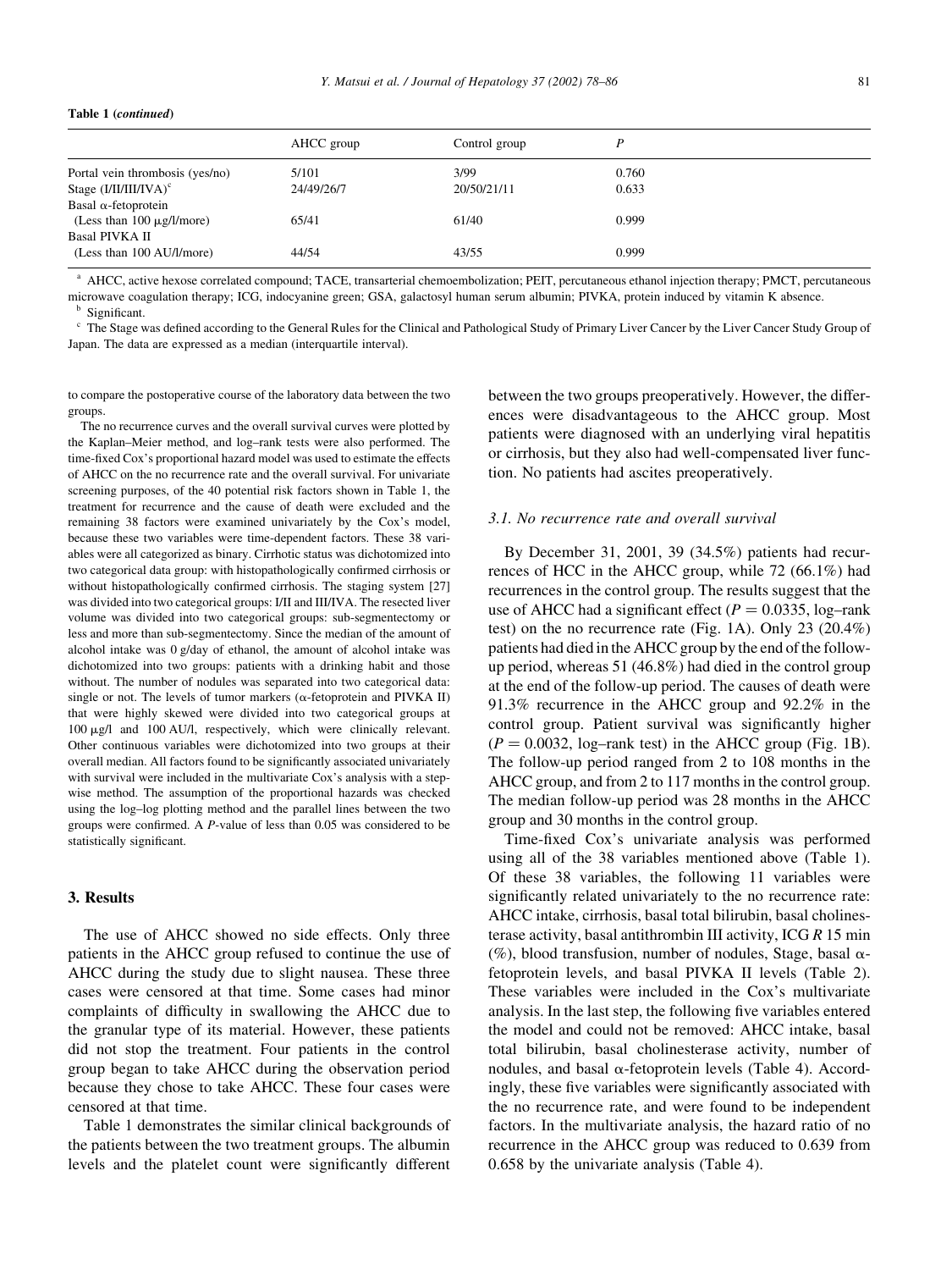Of the 38 variables, the following 13 were significantly related univariately to the overall survival: AHCC intake, cirrhosis, Child classification, basal albumin level, basal cholinesterase activity, ICG 15 min  $(\%)$ , ICG K value, operation length, number of nodules, blood transfusion, Stage, basal  $\alpha$ -fetoprotein levels, and basal PIVKA II levels (Table 3). These 13 variables were included in the Cox's multivariate analysis. In the last step, the following five variables entered the model and could not be removed: AHCC intake, ICG 15 min (%), number of nodules, Stage, and basal  $\alpha$ -fetoprotein levels (Table 4). Accordingly, these five variables were significantly associated with the overall survival, and were found to be independent factors. In the



Fig. 1. Kaplan–Meier estimates of the no recurrence rate and overall survival of HCC patients after hepatic resection. The thick line indicates survival in the AHCC group, and the thin line represents the control group. (A) No recurrence rate. There was a significant difference between the two groups on the log-rank test  $(P = 0.0335)$ . (B) Overall survival. There was also a significant difference between the two groups  $(P = 0.0032)$ .

multivariate analysis, the hazard ratio of overall survival in the AHCC group was reduced to 0.421 from 0.485 by the univariate analysis (Table 4).

#### 3.2. Biochemical parameters

Ten biochemical parameters were investigated for a period of 5 years after surgery in the two groups. Of these ten parameters, three parameters, including the serum levels of AST, GGT, and cholinesterase activity, were significantly improved in the AHCC group than in the controls, as demonstrated using a two-way analysis of variance (Fig. 2). No significant differences were observed in the other seven parameters, which included the serum levels of alanine transaminase activity, alkaline phosphatase activity, total bilirubin, albumin levels, platelet count,  $\alpha$ -fetoprotein levels, and PIVKA II levels (data not shown).

To eliminate the potential for a tumor related effect on these ten biochemical parameters, and to clarify whether the AHCC improved liver function independently from the tumor, the parameters were also investigated after excluding the data of the patients who had recurrence. Consequently, of the ten parameters mentioned above, the same three parameters, including the serum levels of AST, GGT, and cholinesterase activity, were significantly improved in the AHCC

Table 2 Significant variables in the univariate analysis for the no recurrence rate<sup>a</sup>

| Significant variables                                                      | β        | SЕ    | HR(95% CI) $P$                         |  |
|----------------------------------------------------------------------------|----------|-------|----------------------------------------|--|
| AHCC intake<br>(Yes vs. no)                                                | $-0.418$ | 0.200 | 0.658<br>0.0369<br>$(0.444 - 0.975)$   |  |
| Cirrhosis<br>(No vs. yes)                                                  | $-0.485$ | 0.194 | 0.616<br>0.0126<br>$(0.421 - 0.901)$   |  |
| Basal total bilirubin<br>$(< 0.8$ vs. ≥0.8 mg/dl)                          | $-0.461$ | 0.192 | 0.631<br>0.0164<br>$(0.433 - 0.919)$   |  |
| Basal cholinesterase<br>$(\geq 3768 \text{ vs. } \leq 3768 \text{ U/l})$   | $-0.502$ | 0.196 | 0.605<br>0.0102<br>$(0.412 - 0.888)$   |  |
| Basal antithrombin III<br>$(\geq 80 \text{ vs. } \leq 80\%)$               | $-0.523$ | 0.222 | 0.593<br>0.0187<br>$(0.383 - 0.917)$   |  |
| ICG R 15 min<br>$(<16$ vs. ≥16%)                                           | $-0.396$ | 0.193 | 0.673<br>0.0398<br>$(0.461 - 0.982)$   |  |
| Blood transfusion<br>(No vs. yes)                                          | $-0.432$ | 0.193 | 0.649<br>0.0255<br>$(0.445 - 0.948)$   |  |
| Number of nodules<br>(Single vs. two or more)                              | $-0.980$ | 0.199 | 0.375<br>< 0.0001<br>$(0.254 - 0.554)$ |  |
| Stage<br>$(I/II \text{ vs. III/IVA})^b$                                    | $-0.550$ | 0.195 | 0.577<br>0.0048<br>$(0.394 - 0.846)$   |  |
| Basal $\alpha$ -fetoprotein<br>$(<100 \text{ vs. } \geq 100 \text{ µg/l})$ | $-0.767$ | 0.209 | 0.464<br>0.0002<br>$(0.308 - 0.699)$   |  |
| <b>Basal PIVKA II</b><br>$(<100 \text{ vs. } \geq 100 \text{ AU/l})$       | $-0.626$ | 0.203 | 0.535<br>0.0021<br>$(0.359 - 0.797)$   |  |
|                                                                            |          |       |                                        |  |

<sup>a</sup> AHCC, active hexose correlated compound; ICG, indocyanine green; PIVKA, protein induced by vitamin K absence;  $\beta$ , regression coefficients; SE, standard error; HR, hazard ratio; CI, confidence interval.

The Stage was defined according to the General Rules for the Clinical and Pathological Study of Primary Liver Cancer by the Liver Cancer Study Group of Japan.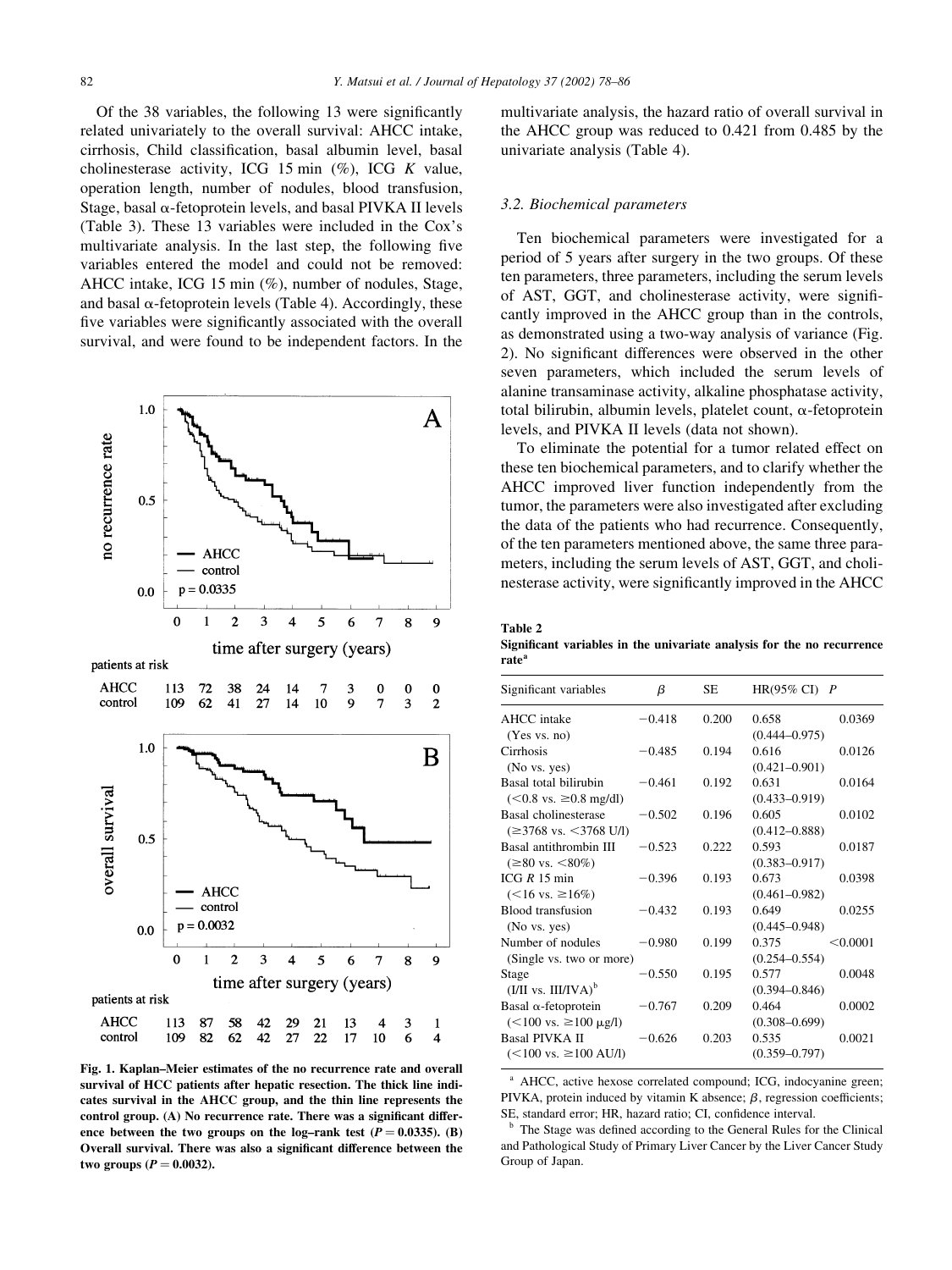group than in the controls (Fig. 3), whereas no significant differences were observed in the other seven parameters.

# 4. Discussion

HCC is a major health concern worldwide, with an incidence of approximately one million cases per year [28]. Recently, the early detection of HCC has become possible because of progress in diagnostic imaging, and the incidence of resection for HCC has increased greatly during the last decade. As a result, the short-term outcome has improved greatly, and no-mortality series on liver resection for HCC were reported [29]. Furthermore, there have been significant improvements in patients prognosis for those cases with HCC who were treated recently with liver resection in comparison to those treated with resection in the early 1990s [30]. However, the long-term results are not yet satisfactory. Although hepatic resection is the most effective form of treatment for patients with HCC, the incidence of postoperative recurrence, which is the main cause of the poor long-term results, remains extremely high [31]. Moreover, the cumulative intrahepatic recurrence rate has

Table 3 Significant variables in the univariate analysis for the overall survival<sup>a</sup>

| Significant variables                                                    | β        | <b>SE</b> | HR $(95\%$ CI) $P$                     |  |
|--------------------------------------------------------------------------|----------|-----------|----------------------------------------|--|
| AHCC intake<br>(Yes vs. no)                                              | $-0.723$ | 0.252     | 0.0041<br>0.485<br>$(0.296 - 0.795)$   |  |
| Cirrhosis<br>(No vs. yes)                                                | $-0.509$ | 0.232     | 0.601<br>0.0278<br>$(0.382 - 0.946)$   |  |
| Child classification<br>$(A \text{ vs. } B)$                             | $-0.596$ | 0.254     | 0.551<br>0.0188<br>$(0.335 - 0.906)$   |  |
| Basal albumin<br>$(≥38$ vs. $≤38$ g/l)                                   | $-0.503$ | 0.241     | 0.605<br>0.0370<br>$(0.377 - 0.970)$   |  |
| Basal cholinesterase<br>$(\geq 3768 \text{ vs. } \leq 3768 \text{ U/l})$ | $-0.534$ | 0.242     | 0.586<br>0.0276<br>$(0.365 - 0.943)$   |  |
| ICG $R$ 15 min<br>$(<16$ vs. $\geq 16\%)$                                | $-0.475$ | 0.240     | 0.622<br>0.0480<br>$(0.388 - 0.996)$   |  |
| ICG $K$ value<br>$(\geq 0.122 \text{ vs. } < 0.122)$                     | $-0.545$ | 0.258     | 0.580<br>0.0347<br>$(0.350 - 0.962)$   |  |
| Operation length<br>$(<265$ vs. $\geq 265$ min)                          | $-0.506$ | 0.237     | 0.603<br>0.0326<br>$(0.379 - 0.959)$   |  |
| Number of nodules<br>(Single vs. two or more)                            | $-0.946$ | 0.233     | 0.388<br>< 0.0001<br>$(0.246 - 0.613)$ |  |
| Blood transfusion<br>(No vs. yes)                                        | $-0.578$ | 0.244     | 0.561<br>0.0177<br>$(0.348 - 0.905)$   |  |
| Stage<br>$(I/II vs. III/IVA)^b$                                          | $-0.670$ | 0.235     | 0.512<br>0.0044<br>$(0.323 - 0.812)$   |  |
| Basal $\alpha$ -fetoprotein<br>$(<100$ vs. ≥100 µg/l)                    | $-1.055$ | 0.242     | 0.348<br>< 0.0001<br>$(0.217 - 0.560)$ |  |
| <b>Basal PIVKA II</b><br>$(<100 \text{ vs. } \geq 100 \text{ AU/l})$     | $-0.586$ | 0.238     | 0.556<br>0.0138<br>$(0.349 - 0.887)$   |  |

<sup>a</sup> AHCC, active hexose correlated compound; ICG, indocyanine green; PIVKA, protein induced by vitamin K absence;  $\beta$ , regression coefficients; SE, standard error; HR, hazard ratio; CI, confidence interval.

The Stage was defined according to the General Rules for the Clinical and Pathological Study of Primary Liver Cancer by the Liver Cancer Study Group of Japan.

been reported at 100% at 5 years after the resection of a single HCC in cirrhotic patients with viral hepatitis [32].

To prevent recurrence and/or to prolong survival, the most widely used option is adjuvant chemotherapy through a catheter inserted into the hepatic artery [4]. However, the efficacy of these agents is very poor, the incidence of side effects is high, and there is no clear evidence suggesting that their administration results in improved survival [28]. Furthermore, therapeutic doses of anti-cancer drugs have been reported to reduce the host anti-tumor immune response, and the postoperative use of immunosuppressants has been shown to accelerate the recurrence of malignancy [33]. Thus, the search for other potentially useful therapeutic approaches is necessary. Recently, Takayama et al. reported some efficacy of adoptive immunotherapy on HCC recurrence on the basis of a randomized clinical trial [17]. The remarkable results shown in this trial were very interesting and encouraging, although the procedure is relatively complicated and time-consuming, and requires hospitalization to perform. Under these circumstances, other options such as immunotherapy or radiation have little practical application in a daily clinical setting, and have been used only within research trials [28]. The disappointing state of medical treatment for HCC justifies the interest in the administration of functional foods such as AHCC as a

Table 4 Multivariate analysis for the no recurrence rate and the overall survival<sup>a</sup>

| Significant variables                            | β        | SE    | HR (95% CI) $P$   |          |
|--------------------------------------------------|----------|-------|-------------------|----------|
| No recurrence                                    |          |       |                   |          |
| <b>AHCC</b> intake                               | $-0.448$ | 0.203 | 0.639             | 0.0277   |
| (Yes vs. no)                                     |          |       | $(0.429 - 0.952)$ |          |
| Basal total bilirubin                            | $-0.443$ | 0.196 | 0.642             | 0.0242   |
| $(< 0.8$ vs. ≥0.8 mg/dl)                         |          |       | $(0.437 - 0.944)$ |          |
| <b>Basal cholinesterase</b>                      | $-0.440$ | 0.199 | 0.644             | 0.0267   |
| $(\geq 3768 \text{ vs. } \leq 3768 \text{ U/l})$ |          |       | $(0.436 - 0.950)$ |          |
| Number of nodules                                | $-0.880$ | 0.203 | 0.415             | < 0.0001 |
| (Single vs. two or more)                         |          |       | $(0.279 - 0.618)$ |          |
| Basal $\alpha$ -fetoprotein                      | $-0.561$ | 0.215 | 0.571             | 0.0092   |
| $(<100$ vs. ≥100 µg/l)                           |          |       | $(0.374 - 0.870)$ |          |
| Overall survival                                 |          |       |                   |          |
| AHCC intake                                      | $-0.865$ | 0.260 | 0.421             | 0.0009   |
| (Yes vs. no)                                     |          |       | $(0.253 - 0.701)$ |          |
| ICG 15 min                                       | $-0.728$ | 0.249 | 0.483             | 0.0035   |
| $(<16$ vs. ≥16%)                                 |          |       | $(0.296 - 0.787)$ |          |
| Number of nodules                                | $-0.807$ | 0.258 | 0.446             | 0.0017   |
| (Single vs. two or more)                         |          |       | $(0.269 - 0.739)$ |          |
| Stage                                            | $-0.583$ | 0.266 | 0.558             | 0.0285   |
| $(I/II \text{ vs. III/IVA})^b$                   |          |       | $(0.331 - 0.941)$ |          |
| Basal $\alpha$ -fetoprotein                      | $-1.010$ | 0.248 | 0.364             | < 0.0001 |
| $(<100$ vs. ≥100 µg/l)                           |          |       | $(0.224 - 0.592)$ |          |

<sup>a</sup> AHCC, active hexose correlated compound; ICG, indocyanine green; PIVKA, protein induced by vitamin K absence;  $\beta$ , regression coefficients; SE, standard error; HR, hazard ratio; CI, confidence interval.

The Stage was defined according to the General Rules for the Clinical and Pathological Study of Primary Liver Cancer by the Liver Cancer Study Group of Japan.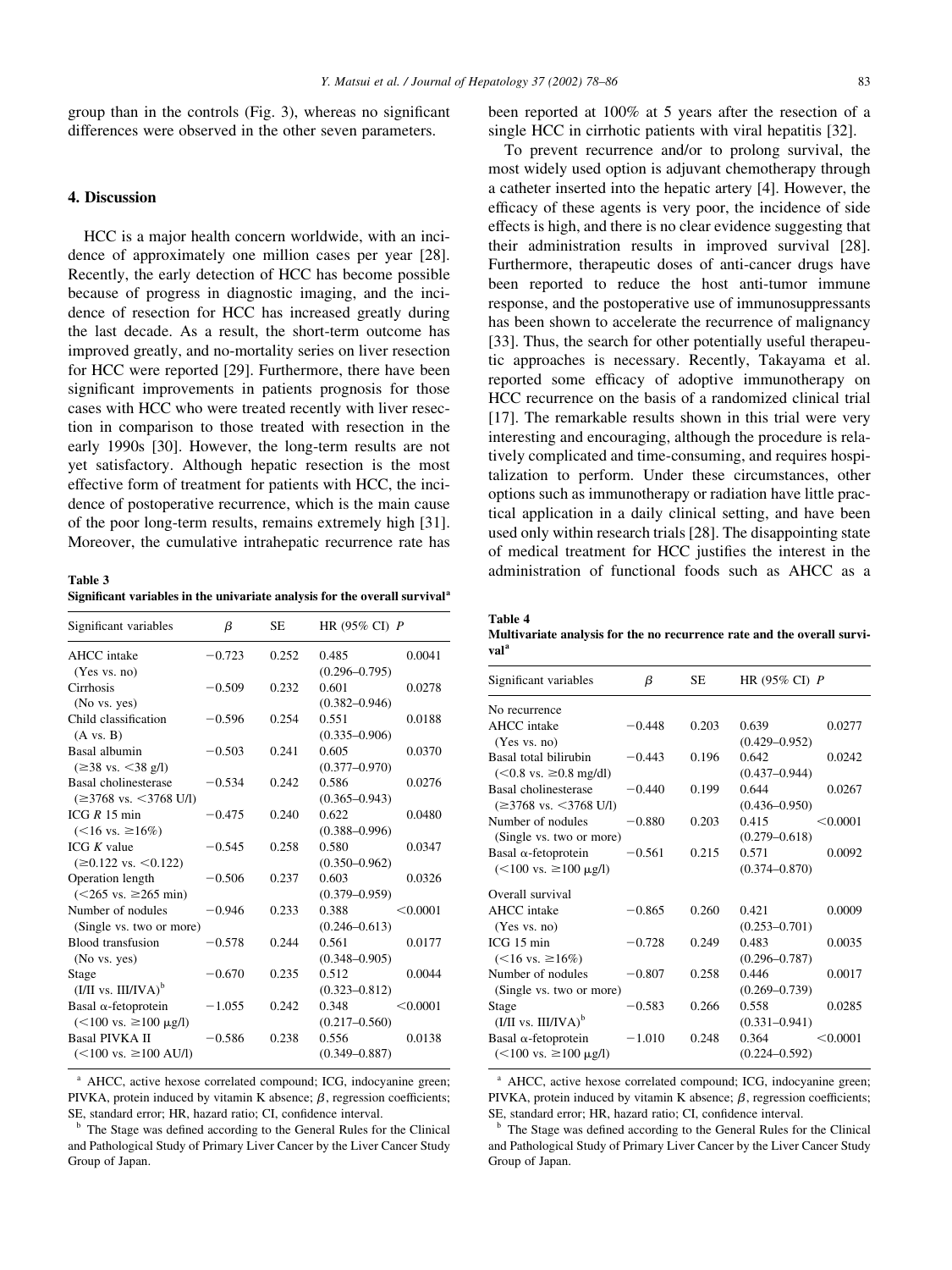



Fig. 2. Biochemical parameters in HCC patients after hepatic resection. The closed circles indicate the levels of the appropriate parameters in the AHCC group, and the open circles indicate the levels in the controls. There were significant differences between the two groups on a two-way analysis of variance with Scheffe's  $F$ -test. The data are expressed as medians. (A) Aspartate transaminase activity,  $P = 0.0011$ ; (B)  $\gamma$ -glutamyltransferase activity,  $P < 0.0001$ ; (C) cholinesterase activity,  $P = 0.0013$ .

Fig. 3. Biochemical parameters in HCC patients who had no recurrence after hepatic resection. The closed circles indicate the levels of the appropriate parameters in the AHCC group, and the open circles indicate the levels in the controls. There were significant differences between the two groups on a two-way analysis of variance with Scheffé's F-test. The data are expressed as medians. (A) Aspartate transaminase activity,  $P = 0.0176$ ; (B)  $\gamma$ -glutamyltransferase activity,  $P = 0.0007$ ; (C) cholinesterase activity,  $P = 0.0266$ .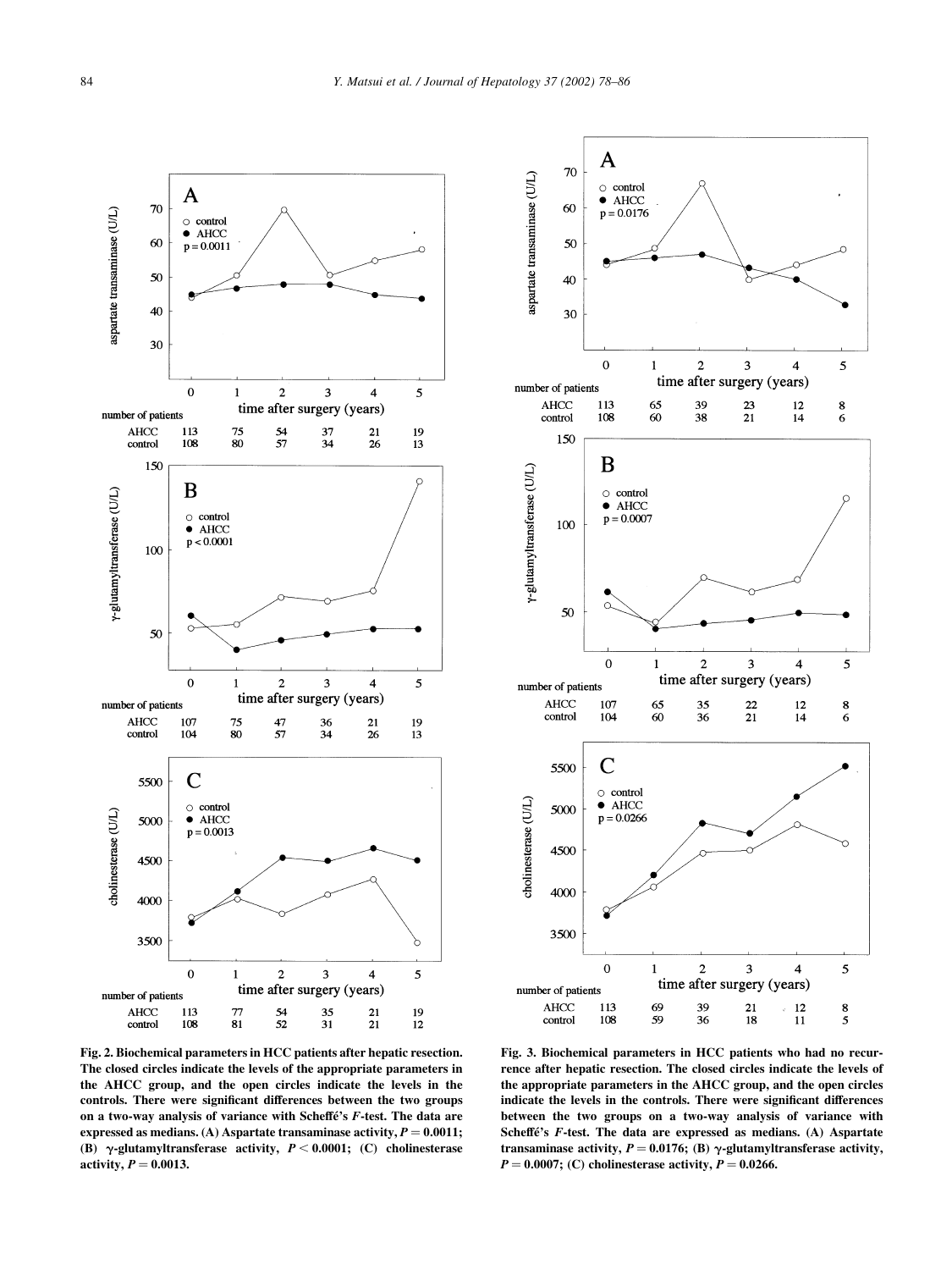BRM, although its anti-tumor effects remain uncertain in a clinical setting.

A major disadvantage in this study is that it is not randomized. A randomized trial would be of higher value, since the type of treatment allocation we have followed may prompt severe biases that are very difficult to control. However, most of the functional foods including AHCC, are on the market in Japan and are available easily without a prescription because it is not a medicine that is required to be prescribed by a physician. It is very difficult to strictly control the patients addressed to each arm, because the patients who prefer the functional food may obtain it out of the trial. Therefore, it is difficult to complete a randomized trial in regard to the functional foods. Allocation to each arm on the basis of the patient's own selection rather than randomization may be better for the trial of functional foods. In the case of the functional food, the patients enrolled may divide into each arm more exactly in the trial according to the preferences of the patients, compared to those in the randomized trial. Therefore, randomization was not considered in this study, despite many issues for severe biases in non-randomized trials.

AHCC is an extract obtained from several species of mushrooms. AHCC contains various components, but the active component is an oligosaccharide with an average molecular weight of approximately 5000 [21]. Interestingly, in contrast to conventional active components such as the  $\beta$ -1,3-glucan structural component found in PSK and lentinan, the glucose oligomer in AHCC has an  $\alpha$ -1,4-linkage structure and some esterified hydroxy groups [21]. However, AHCC may function as a BRM in the same manner as PSK and lentinan.

In vitro experiments [21] have shown that AHCC restores the NK cell activity that was depressed by an anti-cancer drug, and stimulated peritoneal macrophage cytotoxicity, NO production, and cytokine production. The combination of the anti-cancer drug and AHCC significantly improved the prognosis of mice after the excision of their primary tumors. Both NK cells and macrophages have been reported to be involved in the inhibition of tumor metastasis following activation by BRMs [21]. Therefore, this AHCC effect may be mediated by the natural host immunity, which is restored or activated by AHCC. These findings suggest that AHCC may induce its therapeutic effects on the survival of HCC patients as a result of NK cell and macrophage activation. Accordingly, AHCC should be considered as a potent BRM, and its anti-cancer activity may be mediated through host immunomodulation.

Recently, AHCC was reported to protect the liver from  $CCl<sub>4</sub>$ -induced liver injury in an animal model [24]. The increased survival rate of the AHCC group suggests that AHCC may have had beneficial effects on the clinical course of patients with hepatitis or cirrhosis, in addition to its anti-cancer effects. Indeed, AHCC intake seemed to improve the hepatitis disease state, as suggested by improvements in the postoperative levels of AST and GGT reported here. In addition, the observation that the cholinesterase activity increased in the AHCC group suggests that AHCC intake results in some nutritional improvements in these patients. The analysis was also performed in patients who had no recurrence. This would eliminate the potential for a tumor related effect. Consequently, improvements of hepatitis and nutritional status in those who had no recurrence were also shown. These results show that the AHCC may improve liver function independent from the tumor. However, caution must be observed in interpreting the evaluation of these results. These biochemical parameters may improve because only those that survive can be examined. This eliminates those patients with poorer baseline profiles. In addition, if the control group has an undetected bias toward a worse outcome, the difference might be artificial.

Our results suggest that the use of AHCC decreases both the probability of recurrence and the hazard of death due to HCC and/or liver cirrhosis. Furthermore, AHCC intake might also improve hepatitis or cirrhosis in the patients who had no HCC. The improvements in liver function in the AHCC group appear to reflect an improved prognosis, although a randomized-controlled trial is needed to confirm this observation if possible. The mechanisms responsible for the anti-cancer activity and/or the hepatitis-attenuating effect of AHCC were not explored in this study. At present, the effects of AHCC as the result of a single ingredient are difficult to explain, and it is similarly difficult to reach any conclusion regarding the complex effects of AHCC on patient survival.

AHCC intake resulted in improved liver function, the prevention of recurrence of HCC after resection, and the prolonged survival of postoperative HCC patients without any adverse effects. Therefore, AHCC treatment is a valuable adjuvant therapy as a BRM in these patients. If possible, these observations need to be confirmed in larger, randomized-controlled double-blind trials. In addition, more detailed studies are required to elucidate the mechanisms responsible for the effects of AHCC.

## Acknowledgements

We thank Kohji Wakame and Kenichi Kosuna (Amino Up Chemical Co. Ltd) for providing the AHCC free of cost.

## References

- [1] The Liver Cancer Study Group of Japan. Primary liver cancer in Japan. In: Watanabe S, Tominaga S, Kakizoe T, editors. Japanese Cancer Association. Cancer Treatment and Survival, Gann Monograph on Cancer Research No. 43, Tokyo: Japan Scientific Societies Press, 1995. pp. 81–95.
- [2] Shimada M, Takenaka K, Taguchi K, Fujiwara Y, Gion T, Kajiyama K, et al. Prognostic factors after repeat hepatectomy for recurrent hepatocellular carcinoma. Ann Surg 1998;227:80–85.
- [3] Shimada M, Matsumata T, Taketomi A, Yamamoto K, Itasaka H,